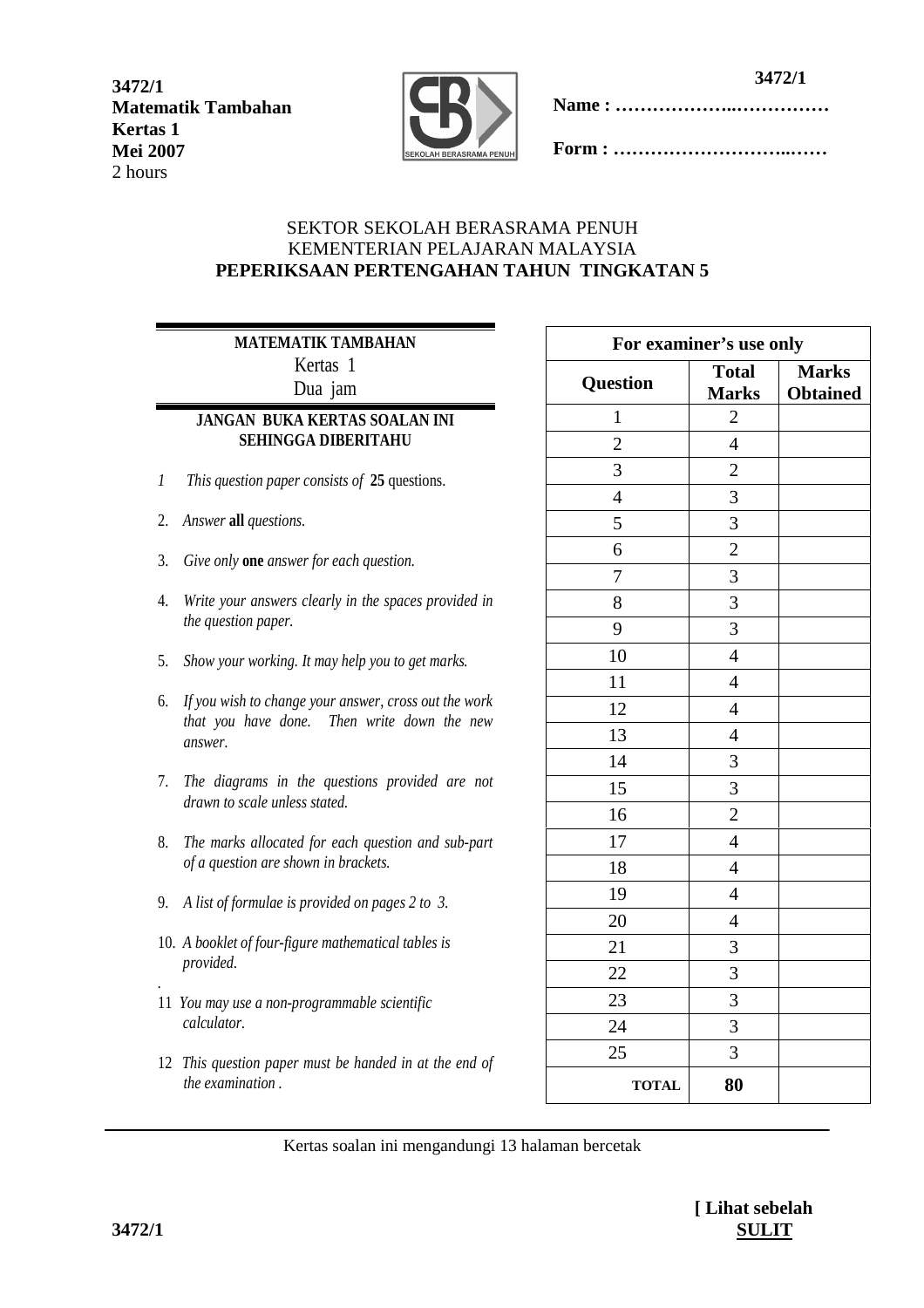*The following formulae may be helpful in answering the questions. The symbols given are the ones commonly used.*  **ALGEBRA** 

1 
$$
x = \frac{-b \pm \sqrt{b^2 - 4ac}}{2a}
$$
  
\n2  $a^m \times a^n = a^{m+n}$   
\n3  $a^m \div a^n = a^{m-n}$   
\n4  $(a^m)^n = a^{nm}$   
\n5  $\log_a m = \log_a m + \log_a n$   
\n6  $\log_a \frac{m}{n} = \log_a m - \log_a n$   
\n7  $\log_a m^n = n \log_a m$   
\n8  $\log_a b = \frac{\log_c b}{\log_c a}$   
\n9  $T_n = a + (n-1)d$   
\n10  $S_n = \frac{n}{2}[2a + (n-1)d]$   
\n11  $T_n = ar^{n-1}$   
\n12  $S_n = \frac{a(r^n - 1)}{r - 1} = \frac{a(1 - r^n)}{1 - r}$ , (r \ne 1)  
\n13  $S_\infty = \frac{a}{1 - r}$ ,  $|r| < 1$ 

#### **CALCULUS**

| 1 $y = uv$ , $\frac{dy}{dx} = u \frac{dv}{dx} + v \frac{du}{dx}$                        | 4 Area under a curve<br>$=\int_{a}^{b} y \, dx$ or |
|-----------------------------------------------------------------------------------------|----------------------------------------------------|
| 2 $y = \frac{u}{v}$ , $\frac{dx}{dy} = \frac{v \frac{du}{dx} - u \frac{dv}{dx}}{v^2}$ , | $=\int_a^b x \ dy$                                 |
|                                                                                         | 5 Volume generated                                 |
| 3 $\frac{dy}{dx} = \frac{dy}{du} \times \frac{du}{dx}$                                  | $=\int_a^b \pi y^2 dx$ or                          |
|                                                                                         | $=\int_{0}^{b} \pi x^{2} dy$                       |

#### **GEOMETRY**

- 1 Distance =  $\sqrt{(x_1 x_2)^2 + (y_1 y_2)^2}$  $1 \quad y_2$ 2  $(x_1 - x_2)^2 + (y_1 - y_2)$
- 2 Midpoint

$$
(x, y) = \left(\frac{x_1 + x_2}{2}, \frac{y_1 + y_2}{2}\right)
$$
  
3  $|r| = \sqrt{x^2 + y^2}$ 

 $4 \quad \hat{r} = \frac{xi + yj}{\sqrt{x^2 + y^2}}$  $x^2 + y$  $=\frac{xi+}{}$ +

5 A point dividing a segment of a line

$$
(x,y) = \left(\frac{nx_1 + mx_2}{m+n}, \frac{ny_1 + my_2}{m+n}\right)
$$

6 Area of triangle  $=\frac{1}{2}$  $(x_1y_2 + x_2y_3 + x_3y_1) - (x_2y_1 + x_3y_2 + x_1y_3)$ 2 1  $x_1 y_2 + x_2 y_3 + x_3 y_{1_1}$   $- (x_2 y_1 + x_3 y_2 + x_1 y_3)$ 

#### $3472/2$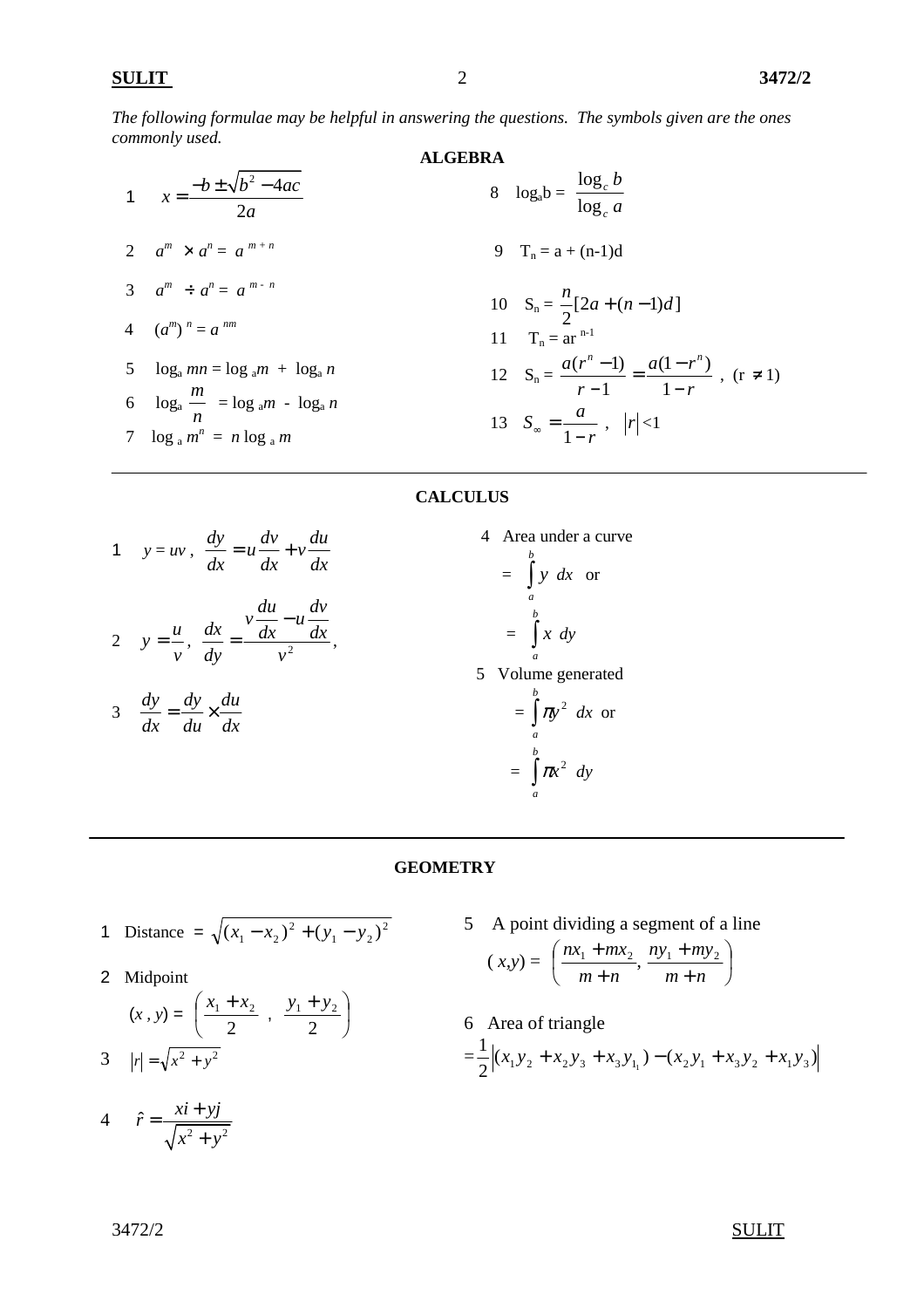#### **STATISTICS**

| $\frac{1}{1-x} = \frac{\sum x}{N}$                                                                     |
|--------------------------------------------------------------------------------------------------------|
| $2 \quad \frac{\pi}{x} = \frac{\sum fx}{\sum f}$                                                       |
| 3 $\sigma = \sqrt{\frac{\sum (x - \overline{x})^2}{N}} = \sqrt{\frac{\sum x^2 - x^2}{N}}$              |
| 4 $\sigma = \sqrt{\frac{\sum f(x - \bar{x})^2}{\sum f}} = \sqrt{\frac{\sum fx^2}{\sum f} - \bar{x}^2}$ |
| 5 $m = L + \left  \frac{\frac{1}{2}N - F}{f_m} \right  C$                                              |
| 6 $I = \frac{Q_1}{Q_0} \times 100$                                                                     |

7 
$$
\bar{I} = \frac{\sum w_i I_1}{\sum w_i}
$$
  
\n8  ${}^{n}P_r = \frac{n!}{(n-r)!}$   
\n9  ${}^{n}C_r = \frac{n!}{(n-r)!r!}$   
\n10  $P(A \cup B) = P(A) + P(B) - P(A \cap B)$   
\n11  $P(X = r) = {}^{n}C_r p^r q^{n-r}, p + q = 1$   
\n12  $\text{Mean } \mu = np$ 

# 13  $\sigma = \sqrt{npq}$ 14  $z = \frac{x}{\sigma}$  $x - \mu$

### **TRIGONOMETRY**

- 1 Arc length,  $s = r\theta$
- 2 Area of sector,  $L = \frac{1}{2}r^2$ 2  $r^2\theta$ 3  $\sin^2 A + \cos^2 A = 1$ 4  $\sec^2 A = 1 + \tan^2 A$ 5  $\csc^2 A = 1 + \cot^2 A$ 6  $\sin 2A = 2 \sin A \cos A$ 7  $\cos 2A = \cos^2 A - \sin^2 A$
- $= 2 \cos^2 A 1$  $= 1 - 2 \sin^2 A$

 8 tan 2*A* = *A A*  $1 - \tan^2$  $2\tan$ −

9 sin  $(A \pm B) = \sin A \cos B \pm \cos A \sin B$ 

- 10  $\cos(A \pm B) = \cos A \cos B \mp \sin A \sin B$
- 11  $\tan(A \pm B) =$ *A B*  $A \pm \tan B$  $1 \pm \tan A \tan$  $\tan A \pm \tan$  $\overline{+}$ ±
- 12  $rac{a}{\sin A} = \frac{b}{\sin B} = \frac{c}{\sin C}$ *c B b A a*  $\frac{a}{\sin A} = \frac{b}{\sin B} = \frac{c}{\sin C}$

$$
13 \quad a^2 = b^2 + c^2 - 2bc \cos A
$$

14 Area of triangle 
$$
=\frac{1}{2}ab\sin C
$$

**[ Lihat sebelah 3472/1 SULIT**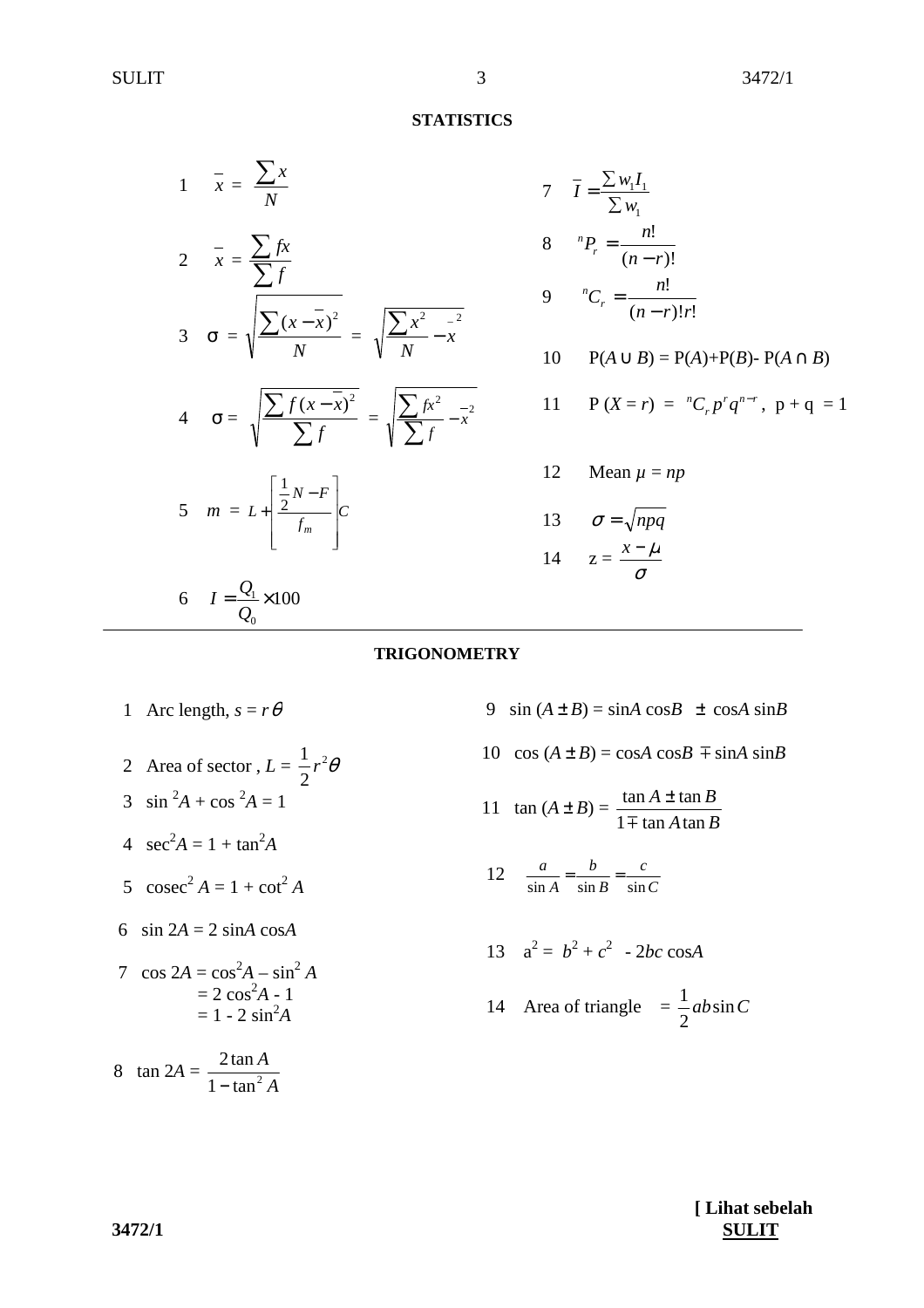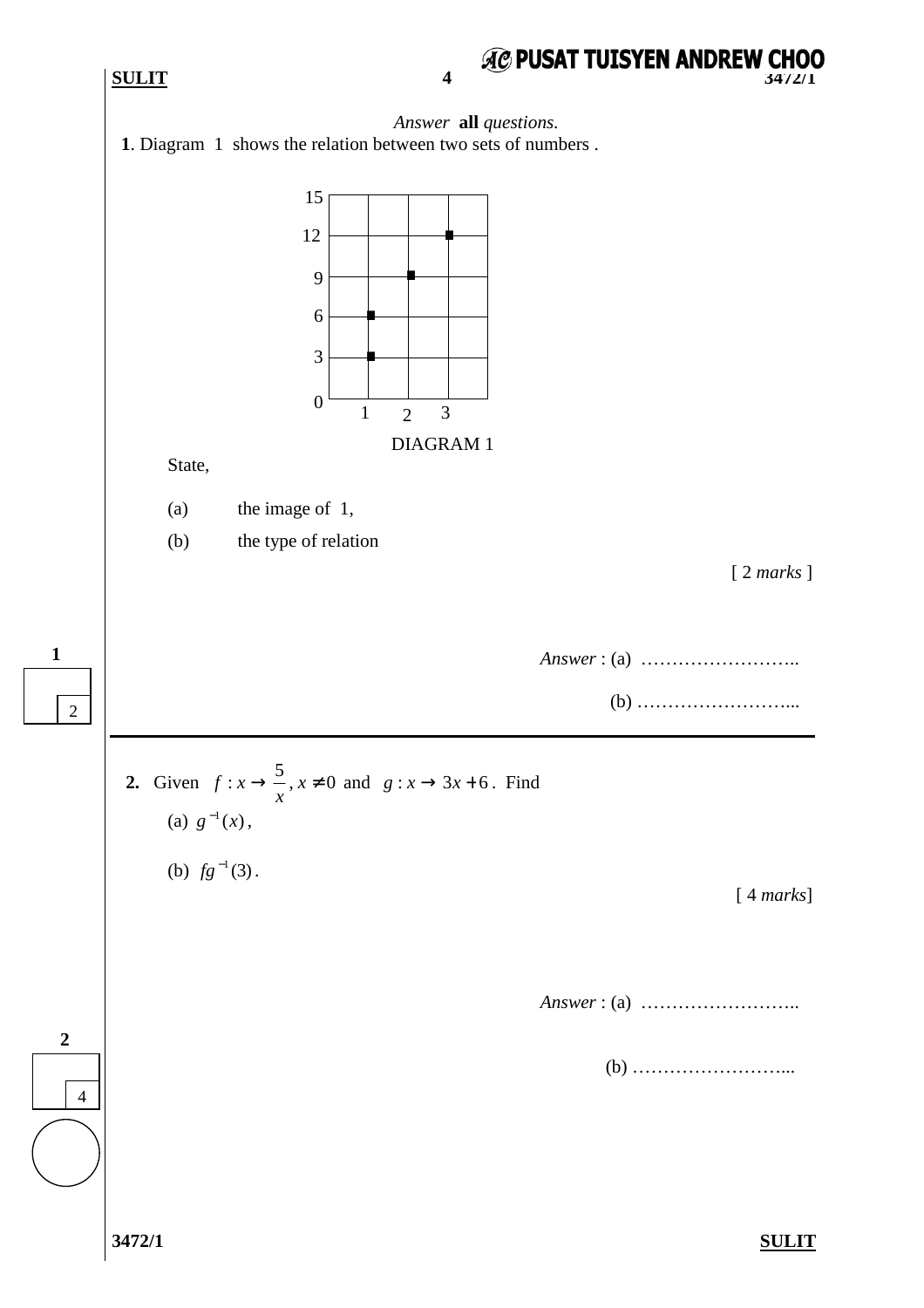| <u>SULIT</u>     | <b>AC PUSAT TUISYEN ANDREW CHOO</b><br>5                                                                                                                                           | For<br>examiner's |
|------------------|------------------------------------------------------------------------------------------------------------------------------------------------------------------------------------|-------------------|
| $\mathbf{3}$     | Form the quadratic equation which has the roots $-\frac{1}{3}$ and 4.<br>Give your answer in the form $ax^2 + bx + c = 0$ , where a, b and c are constants.<br>$[2 \text{ marks}]$ | use only          |
|                  |                                                                                                                                                                                    | 3<br>2            |
| $\boldsymbol{4}$ | A quadratic equation $2x^2 - x + p - 1 = 0$ , has no roots.<br>Find the range of values of $p$ .<br>[3 marks]                                                                      |                   |
|                  |                                                                                                                                                                                    | 4<br>3            |
| 5                | Given that the roots of quadratic equation $2x^2 + (h-1)x+k=0$ are -3 and 6.                                                                                                       |                   |
|                  | Find<br>the value of $h$ ,<br>[1 marks]<br>(a)<br>the value of $k$ .<br>(b)<br>$[2 \text{ marks}]$                                                                                 |                   |
|                  |                                                                                                                                                                                    |                   |
|                  | $(b) \ldots$                                                                                                                                                                       | 5<br>3            |
| 3472/1           | [Lihat sebelah<br><b>SULIT</b>                                                                                                                                                     |                   |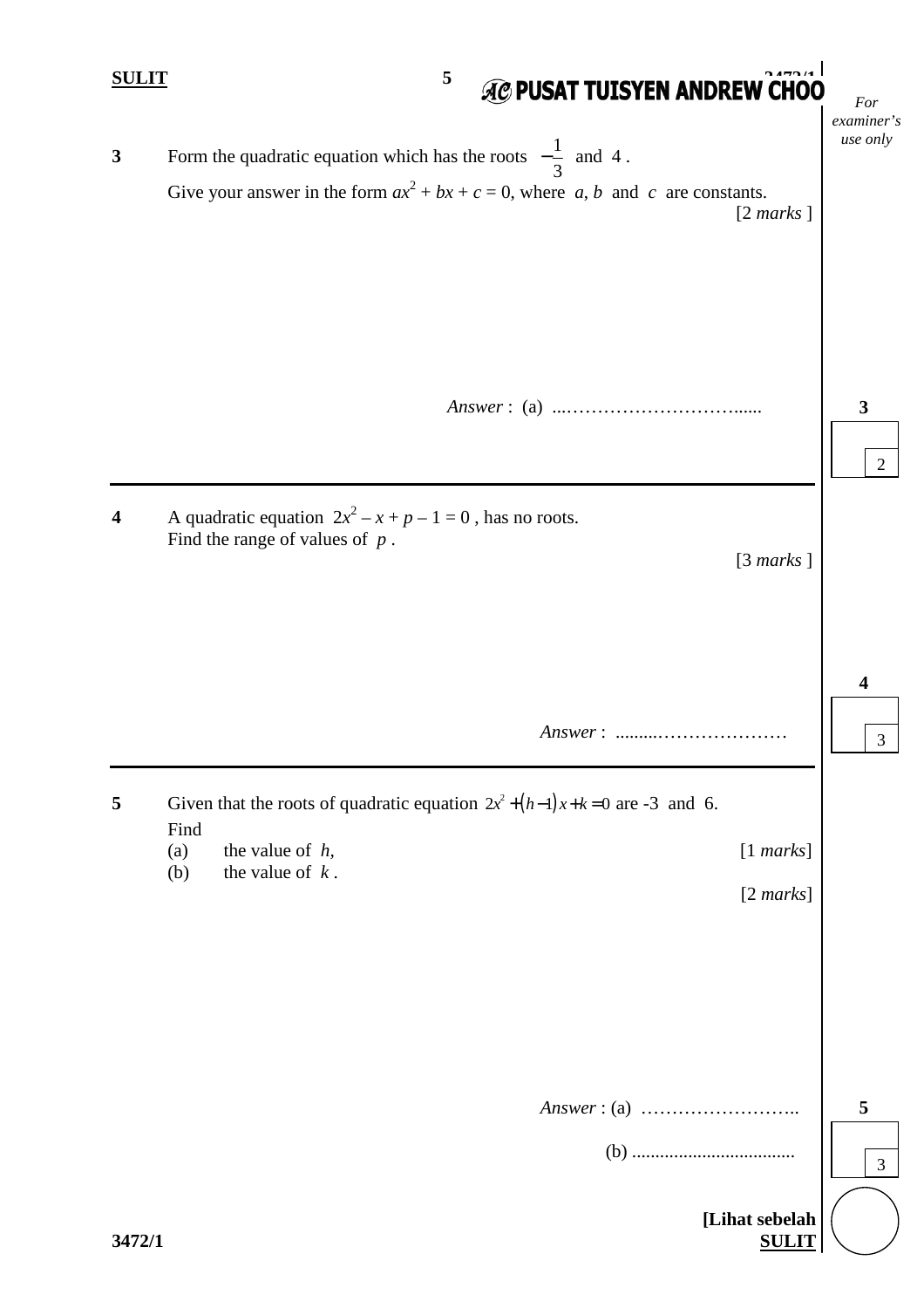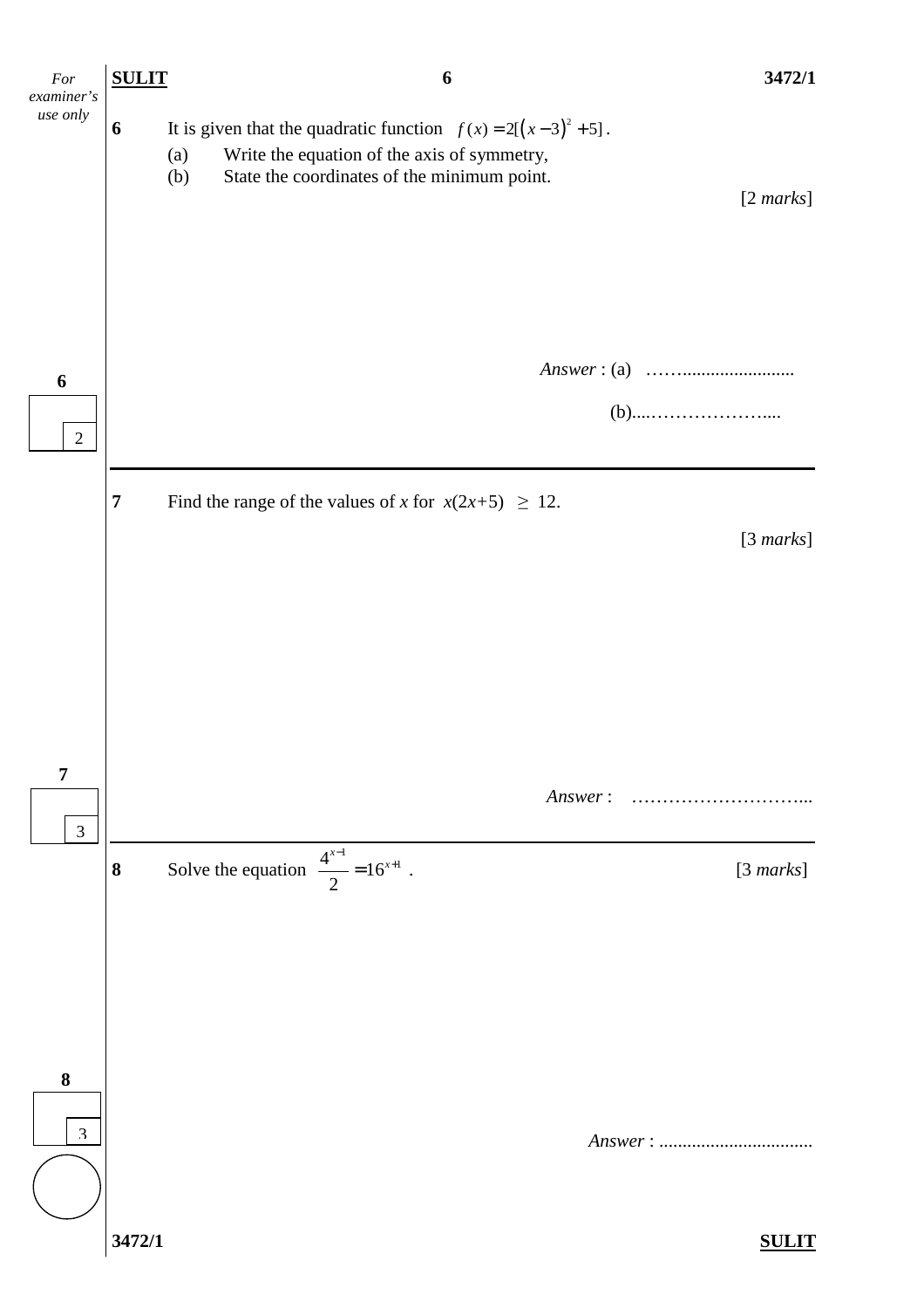4

4

**11** 

3

**9** 

**10** 

 **[Lihat sebelah 3472/1 SULIT 9** Solve the equation  $\log_5(2x+3) = 1 + \log_5(x-1)$ [3 *marks*]  *Answer* : ……..……...………..... **10** Given that  $\log_3 2 = m$  and  $\log_3 5 = n$ , express  $\log_9 20$  in terms of *m* and *n*. [4 *marks*] *Answer* : ……………...………..... **11** The 5th term of an arithmetic progression is 45 and the 7th term is 5. Find a ) the first term and the common difference [2 *marks*] b) the sum of the first six terms [2 *marks*] *Answer:* a)…...…………..…....... b) ....................................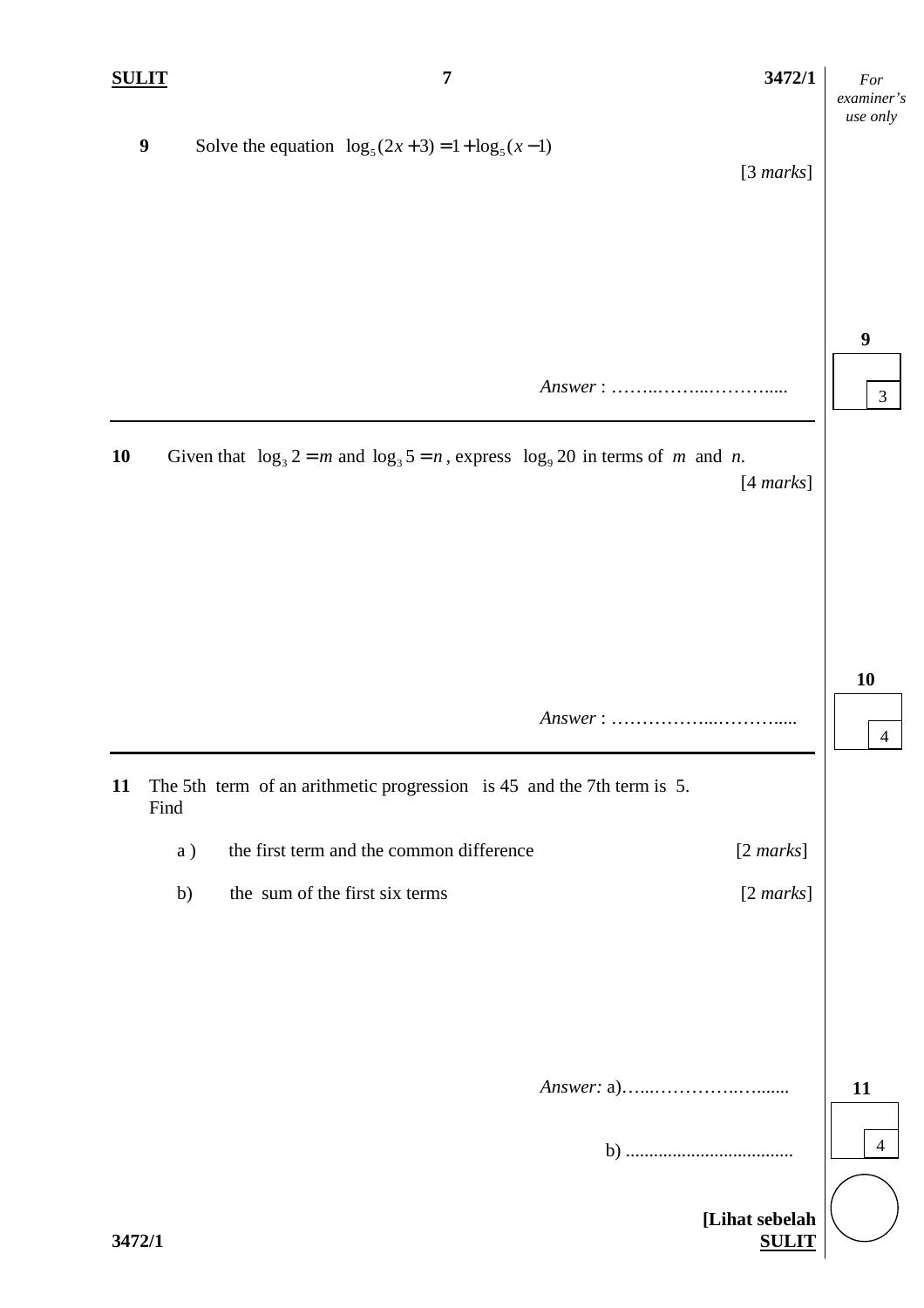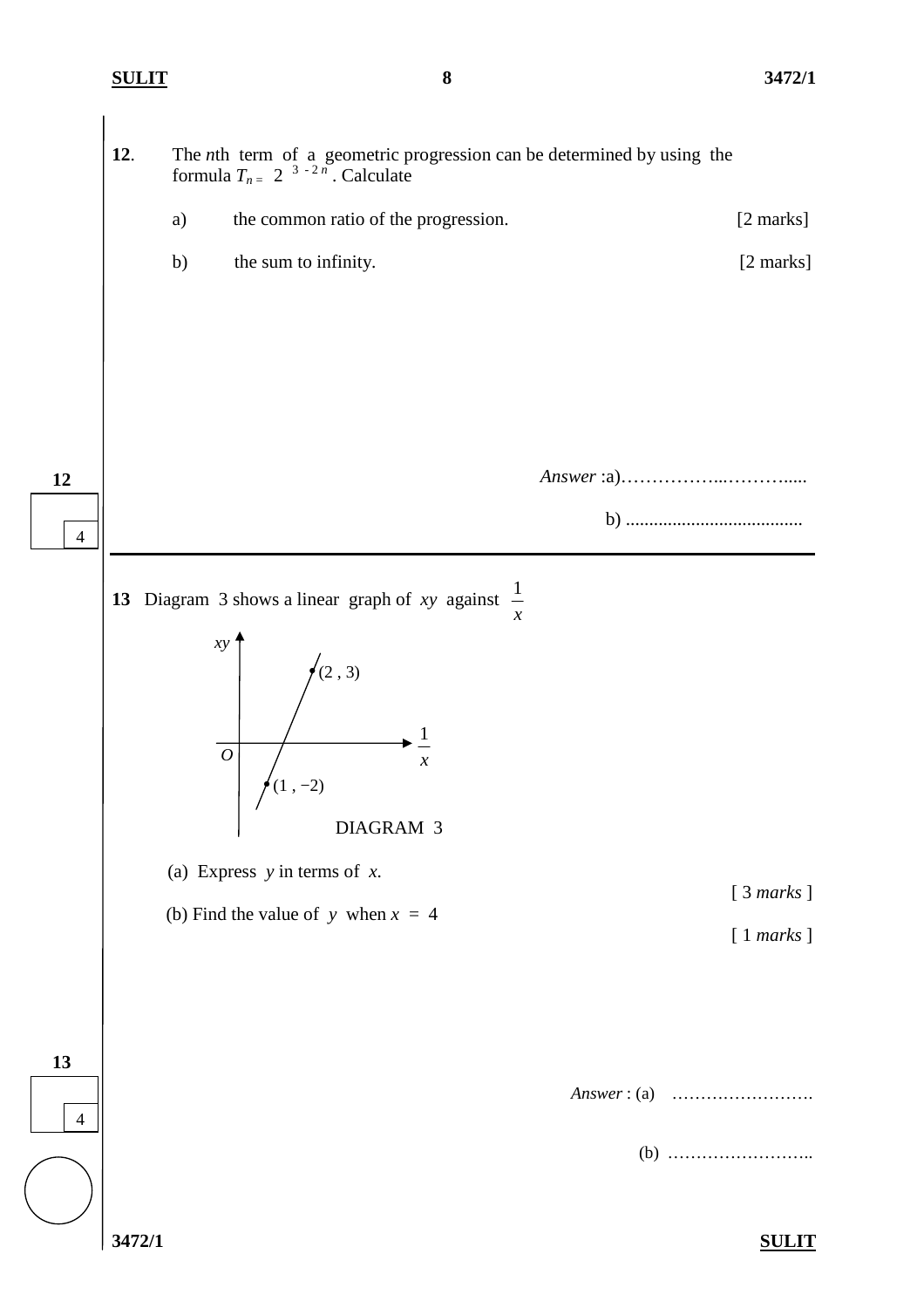| <b>SULIT</b> | $\boldsymbol{9}$<br><b>AC PUSAT TUISYEN ANDREW CHOO</b>                                                                                                                                     |                   |
|--------------|---------------------------------------------------------------------------------------------------------------------------------------------------------------------------------------------|-------------------|
| 14           | The points $P(2k, k)$ , $Q(h, t)$ and $R(2h, 3t)$ are on a straight line. Q divides PR                                                                                                      | For<br>examiner's |
|              | internally in the ratio 2:3 . Express $h$ in terms of $t$<br>[3 marks]                                                                                                                      | use only          |
|              |                                                                                                                                                                                             |                   |
|              |                                                                                                                                                                                             |                   |
|              |                                                                                                                                                                                             |                   |
|              |                                                                                                                                                                                             |                   |
|              |                                                                                                                                                                                             | 14                |
|              |                                                                                                                                                                                             | $\mathfrak{Z}$    |
| 15           | Given point $R(-2,0)$ and point $S(2,3)$ . Point P moves such that $PR : PS = 3: 2$ .<br>Find the equation of the locus of $P$ .                                                            |                   |
|              | [3 marks]                                                                                                                                                                                   |                   |
|              |                                                                                                                                                                                             |                   |
|              |                                                                                                                                                                                             |                   |
|              |                                                                                                                                                                                             |                   |
|              |                                                                                                                                                                                             |                   |
|              |                                                                                                                                                                                             |                   |
|              |                                                                                                                                                                                             | 15                |
|              |                                                                                                                                                                                             | $\mathfrak{Z}$    |
|              | $\rightarrow$<br>$\rightarrow$<br>$\rightarrow$<br>$\rightarrow$<br><b>16</b> Diagram 3 shows a triangle <i>OAB</i> such that $OA = \underline{a}$ $OB = \underline{b}$ and $2AP = AB$<br>A |                   |
|              | $\mathbf P$                                                                                                                                                                                 |                   |
|              | B<br>O                                                                                                                                                                                      |                   |
|              | <b>DIAGRAM 3</b>                                                                                                                                                                            |                   |
|              | Find $OP$ in terms of $\underline{a}$ and $\underline{b}$<br>$[2 \text{ marks}]$                                                                                                            | 16                |
|              |                                                                                                                                                                                             |                   |
|              | $Answer: \dots \dots \dots \dots \dots \dots \dots$                                                                                                                                         | $\overline{2}$    |
|              |                                                                                                                                                                                             |                   |
| 3472/1       | [Lihat sebelah<br><b>SULIT</b>                                                                                                                                                              |                   |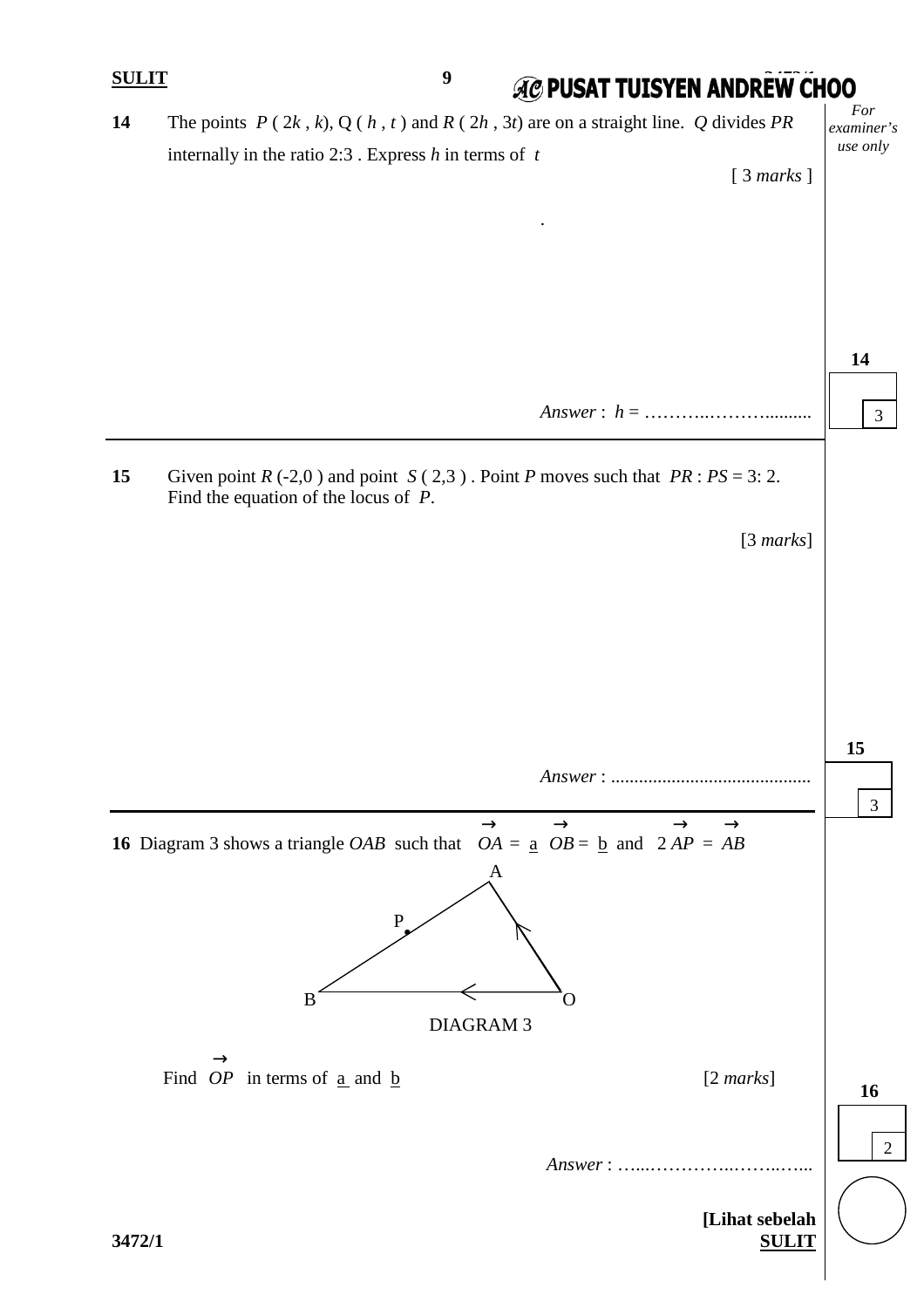

**17.** Diagram 4 shows vectors  $\overrightarrow{OR}$ ,  $\overrightarrow{OS}$  and  $\overrightarrow{OT}$  drawn on a Cartesian plane.



DIAGRAM 4

Find the value of *m* and *n* such that  $\overrightarrow{OR} + m\overrightarrow{OS} = n\overrightarrow{OT}$ .

[4 *marks*]

 *Answer* : …...…………..……..…...

**18**. Table 2 shows the number of story books read by a group of students in a certain school.

| Number of story books read |  |  |
|----------------------------|--|--|
| Number of students         |  |  |

## TABLE 2

- (a) State the largest possible value of *x* given that the mode is 1. [1 *mark*] (b) State the largest possible value of *x* given that the median is 1. [1 *mark*]
	- (c) Calculate the value of *x* given that the mean is 1. [2*marks*]

|--|

b)…………………………

c)…………………………

**17** 

4

4

**18**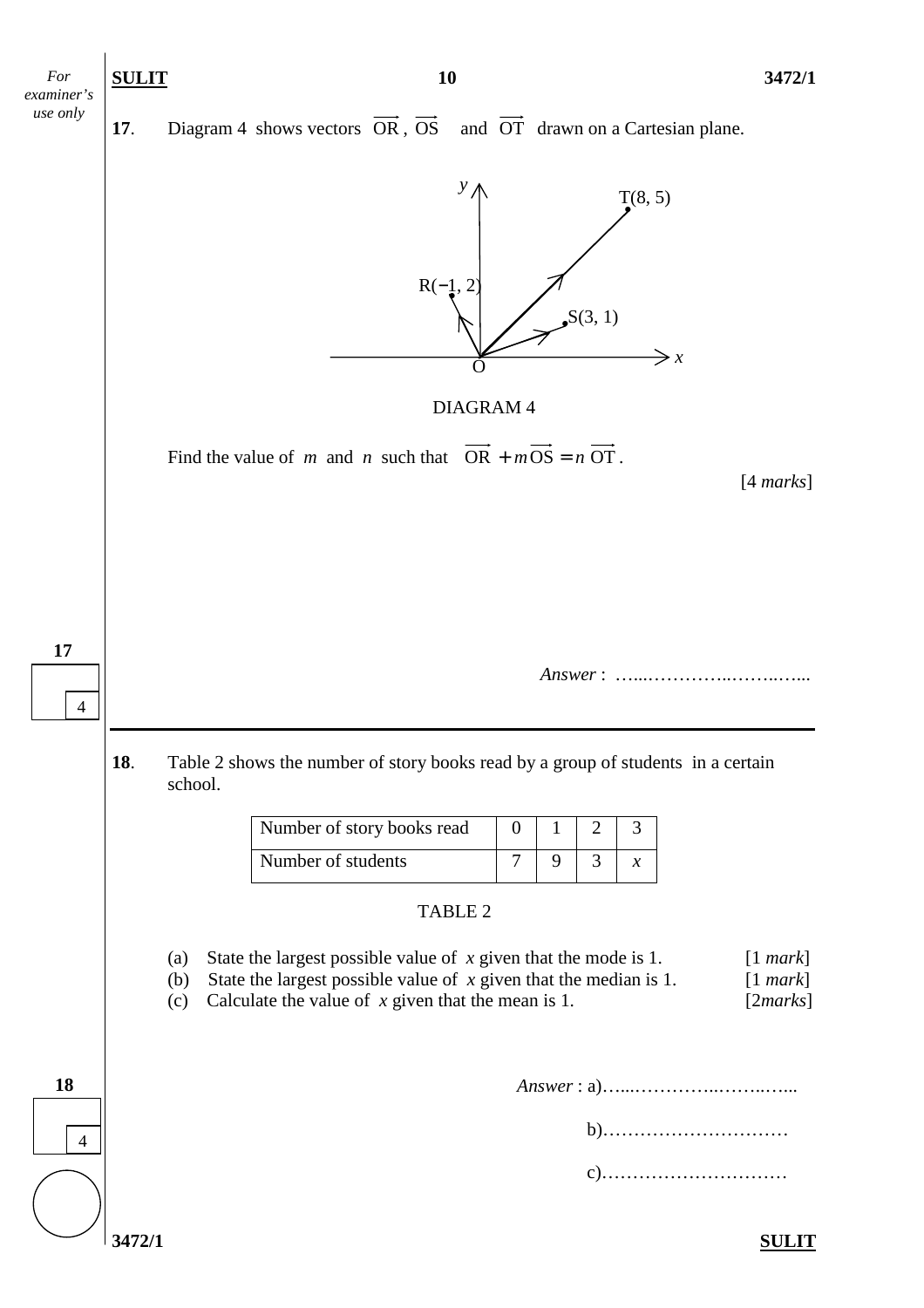Calculate

*For examiner's use only* 

**19** Diagram 5 shows a circle with centre O. The length of the radius is 2.5 cm and the area of sector  $AOB$  is 6.25 cm<sup>2</sup>.



|    | $\mathbf{u}_1$<br>$\frac{1}{2}$ rature of $\frac{1}{2}$<br>the perimeter of the sector AOB.<br>(b) | $\epsilon$ internet<br>$[2 \text{ marks}]$ |    |
|----|----------------------------------------------------------------------------------------------------|--------------------------------------------|----|
|    |                                                                                                    |                                            | 19 |
| 20 | Solve the equation $\cos 2x - \cos x = 0$ for $0^{\circ} \le x \le 360^{\circ}$ .                  | [4 marks]                                  |    |

|        |                                | 20 |
|--------|--------------------------------|----|
|        | Answer:                        | 4  |
| 3472/1 | [Lihat sebelah<br><b>SULIT</b> |    |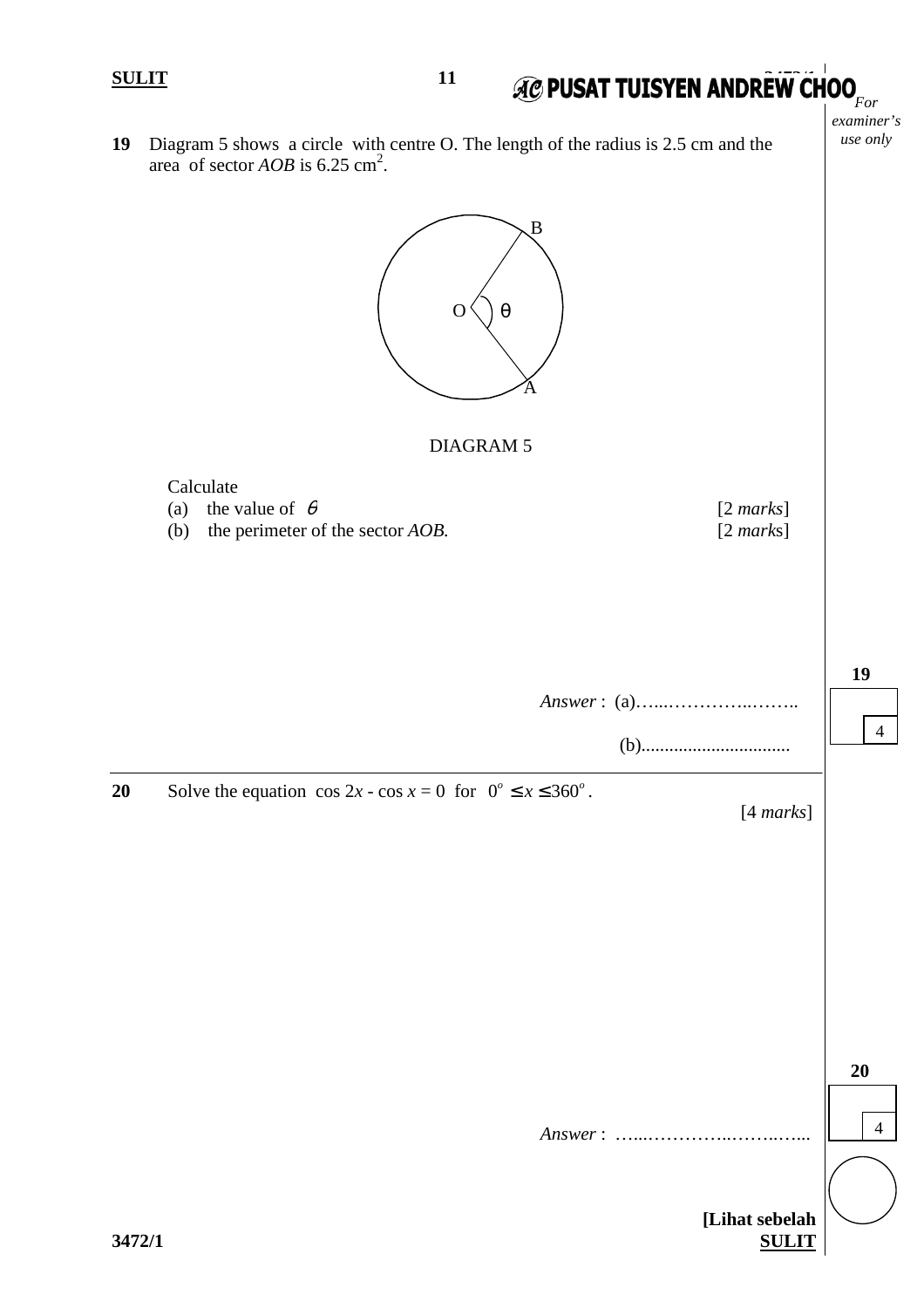